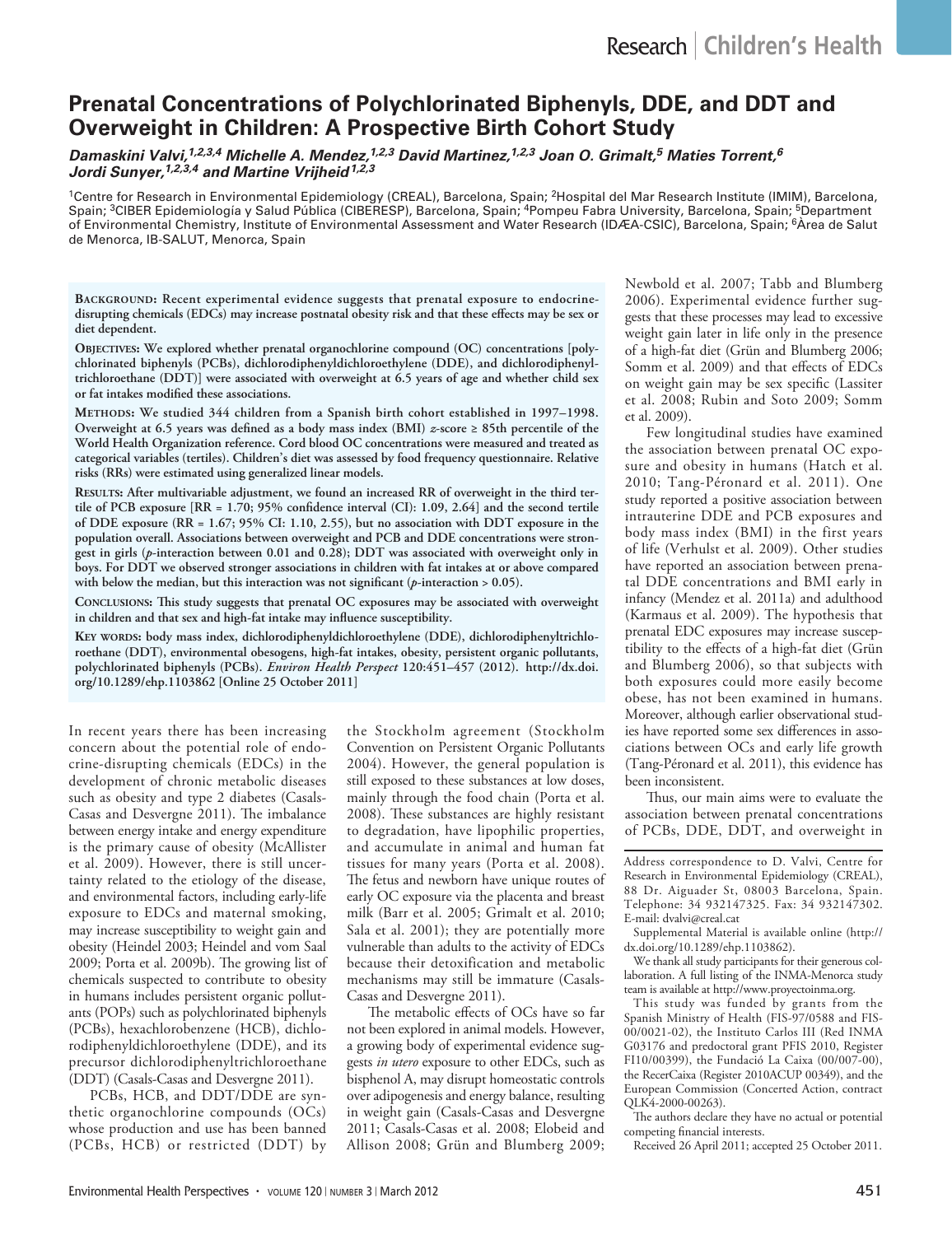children 6.5 years of age in a prospective birth cohort study and to examine whether sex or high-fat intakes in childhood may modify these relationships. Smink et al. (2008) previously reported a positive association between prenatal HCB concentrations and overweight in this study cohort, but associations with other OCs were not examined.

## **Data and Methods**

*Study design.* A population-based birth cohort study [the AMICS–INMA project (Menorca Asthma Multicentre Infants Cohort Study– Infancia y Medio Ambiente)] was established on the Spanish Island of Menorca, recruiting women presenting for antenatal care between April 1997 and June 1998 (94% of those eligible, *n* = 482). We followed their children periodically until they reached the age of 6–7 years. The characteristics of the original population have been described elsewhere (Gascon et al. 2011). Women were interviewed at 20 weeks of gestation to collect information about parental sociodemographic characteristics, self-reported maternal prepregnancy weight and height, history of diabetes, parity, and lifestyle factors (e.g., smoking, alcohol consumption) during pregnancy. Exact dates of birth, birth weight, and history of congenital diseases were obtained from medical delivery records, and umbilical cord blood samples (10 mL) were obtained at birth. Blood samples were also collected from a subset of 360 children at age 4 years. We collected breast-feeding information through interviews with the mothers at follow-up visits after birth. At age 6.5 years, mothers completed a short questionnaire on their child's physical activity and a 96-item food frequency questionnaire (FFQ), previously validated in adults, on their child's diet in the past year. Information about the FFQ and the methods used for calculating energy and nutrient intakes are described elsewhere (Chatzi et al. 2007). At age 6.5 years, weight and height, without shoes and in light clothing, were measured by specially trained personnel using standard procedures. Informed

**Table 1.** Average cord blood OC concentrations, LOD and LOQ values, and percentage of quantifiable samples in the analysis population  $(n = 344)$ .

|                | LOD     | LOO     |         | Geometric<br>mean |
|----------------|---------|---------|---------|-------------------|
| $OC$ (ng/mL)   | (nq/mL) | (nq/mL) | % > LOO | (GSD)             |
| PCBs           |         |         |         | 0.75(1.70)        |
| <b>PCB-28</b>  | 0.112   | 0.178   | 5       | 0.07(1.56)        |
| <b>PCB-52</b>  | 0.069   | 0.108   | 11      | 0.05(1.76)        |
| PCB-101        | 0.037   | 0.056   | 28      | 0.04(2.10)        |
| <b>PCB-118</b> | 0.030   | 0.046   | 76      | 0.06(2.26)        |
| <b>PCB-138</b> | 0.031   | 0.046   | 95      | 0.14(2.01)        |
| PCB-153        | 0.023   | 0.034   | 98      | 0.18(1.92)        |
| PCB-180        | 0.008   | 0.012   | 95      | 0.13(2.82)        |
| <b>DDE</b>     | 0.026   | 0.041   | 100     | 1.06(2.45)        |
| DDT            | 0.007   | 0.011   | 93      | 0.08(3.81)        |
| <b>HCB</b>     | 0.323   | 0.485   | 73      | 0.67(1.95)        |

GSD, geometric standard deviation.

consent was signed by all mothers. This study was approved by the ethics committee of the Hospital del Mar Research Institute (IMIM) and conducted according to principles of the Declaration of Helsinki (World Medical Association 2008).

*Analysis sample.* A total of 422 of the 482 initially enrolled children had information about weight and height at 6.5 years of age. Mothers of 360 of these children gave informed consent for cord blood extraction, permitting the estimation of prenatal OC concentrations. Sixteen children born prematurely (< 37 weeks of gestation) were excluded from the analysis, because prematurity is linked to different catch-up growth patterns (Euser et al. 2008). In the remaining analysis population  $(n = 344, 71\%)$  of the original cohort) there were no children with congenital diseases.

*Study variables.* Our main study outcome was overweight. We used BMI (weight in kilograms/height in square meters) at 6.5 years of age to classify children as being overweight. To define overweight (including obesity; hereafter described as "overweight"), we compared results using the BMI cutoffs proposed by the World Health Organization (WHO) (de Onis et al. 2007) (based on age-and sex-specific 85th percentiles in the 1977 U.S. National Center for Health Statistics sample) and by the International Obesity Taskforce (IOTF) (Cole et al. 2000) (age-and sex-specific centile curves based on a multicountry sample that at age 18 years pass through the adult cutoff point of 25 kg/m² for adult overweight). Because the magnitude and the direction of associations were the same using either of these two references (not shown), we present only the results obtained using the WHO cutoffs. We also analyzed BMI as continuous outcome variable, using age-and sex-specific BMI z-scores according to the WHO reference (de Onis et al. 2007).

Prenatal concentrations of PCBs, DDE, DDT, and HCB were estimated in cord blood. The samples were analyzed by gas chromatography coupled to electron capture detection (Hewlett Packard 6890N GC-ECD; Avondale, PA, USA) carried out in the Department of Environmental Chemistry (IDÆA-CSIC) in Barcelona, Catalonia, Spain, as described elsewhere (Grimalt et al. 2010). The total PCB concentration was determined by summing PCB congeners 28, 52, 101, 118, 138, 153, and 180. The limits of detection (LOD) and quantification (LOQ) for all OCs ranged between 0.007 and 0.323 and 0.011 and 0.485, respectively, and between 5% and 100% of the samples were > LOQ value (Table 1). Samples < LOD were set to half the LOD, and concentrations between the LOD and LOQ were set to the midpoint between the LOD and LOQ. In 216 subjects, OC levels were also measured in blood samples of the children at 4 years of

age using the same methods. The total lipid content in cord blood was determined gravimetrically in a subgroup  $(n = 92)$  of the original population [mean total lipids =  $2.6$  g/L; 95% confidence interval (CI): 1.2, 5.6]. Because lipid content information was not available for all samples, OC concentrations used in analyses were not lipid corrected.

Children's fat intakes were calculated from the FFQ, and relative fat intakes were derived as the percentage of daily energy intake from fat. Because energy and food intakes assessed via FFQs are prone to bias (Hill and Davies 2001), we identified implausible diet reports by calculating for every child the ratio of reported energy intake to predicted energy needs, as suggested elsewhere (Huang et al. 2005). This method identified 3.2% as underreporters and 30.5% as overreporters.

*Statistical analyses.* We applied generalized additive models (GAMs) to explore the shape of the relationships between PCB, DDE, and DDT concentrations and overweight. These models did not always indicate clear linear relationships (p-gain defined as the difference in normalized deviance between the GAM model and the linear model for the same predictor < 0.05). Thus, concentrations were modeled as categorical variables (tertiles). Generalized linear models (Zou 2004) were used to estimate the relative risk (RR) of overweight in relation to exposure. Continuous BMI *z*-scores were analyzed using multivariate linear regression. We evaluated as possible confounders a large number of risk factors for childhood obesity and predictors of OC concentrations from the literature: sex, exact age at follow-up, gestational age at birth, birth weight, breastfeeding duration, child's daily energy intake (in kilocalories), and relative intakes of fat, protein, carbohydrate (as percentages of energy intake), child's intake of fruits and vegetables and sugar-sweetened beverages (in grams per kilocalorie) at age 6.5 years, sleep duration, hours spent watching television per week, time spent in sedentary activities (including television watching, studying, using a computer, and playing videogames:  $\leq 1$  hr/day, 2 hr/day, ≥ 3 hr/day), daily time spent in sports after school (<  $0.5$ ,  $\geq 0.5$  hr), maternal age, parity, maternal pregnancy BMI, maternal history of diabetes, maternal alcohol consumption and smoking during pregnancy, and maternal and paternal education and social class. Social class was defined using the U.K. Registrar General 1990 Classification based on occupations coded following the ISCO 88 (Warwick Institute for Employment Research 2004). We classified professional/managerial/technical occupations as nonmanual; skilled, partially skilled, and unskilled occupations as manual; and unemployed and housewives as unclassified. We retained covariates in the final models if they modified any of the coefficients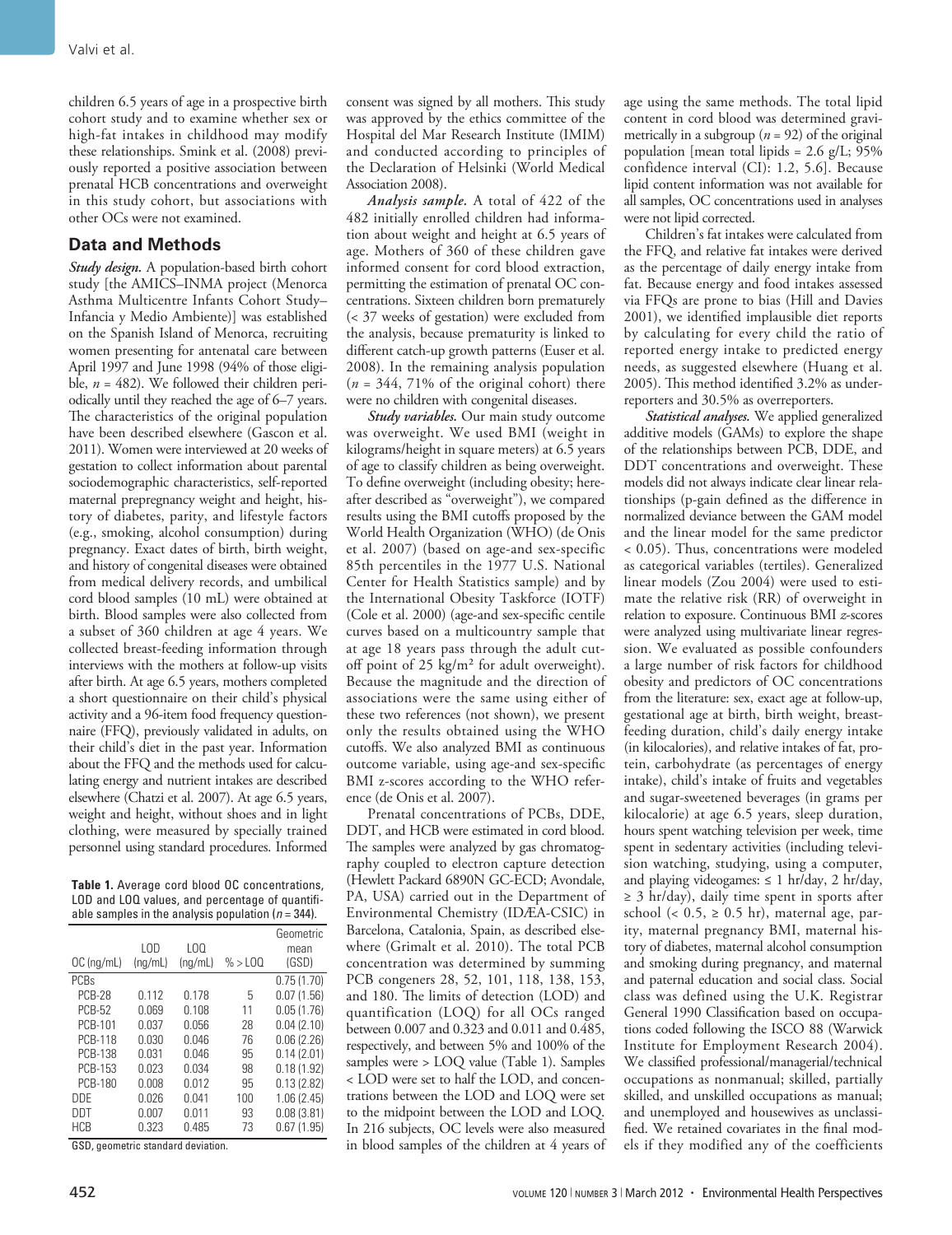of interest by > 10%. Accordingly, all final models were adjusted for continuous birth weight, maternal pregnancy BMI (at or below vs. above 25 kg/m<sup>2</sup>), smoking in pregnancy (no/yes), parity (nulliparous no/yes), maternal education (secondary education completed no/yes) and social class, maternal age (< 30, 30–35, > 35 years), and breast-feeding duration  $\left($  < 2, 2–25, > 25 weeks). Data were complete for all covariates except maternal and paternal education and maternal prepregnancy BMI, which were missing for only 1–4% of observations [see Supplemental Material, Table 1 (http://dx.doi.org/10.1289/ehp.1103862)]. Because exclusion of subjects with missing values could lead to loss of precision, we performed multiple imputation of missing covariates by generating 20 imputed data sets, the results of which were combined to produce estimates and CIs that incorporated missing data uncertainty (Donders et al. 2006).

We studied the associations of interest separately for each OC and in a multipollutant model including PCBs, DDE, DDT, and HCB. Spearman correlations between pollutants [rho  $(p$ -value]] were  $0.40$  (<  $0.01$ ) for PCBs–DDE, 0.27 (< 0.01) for PCBs–HCB, –0.02 (0.62) for PCBs–DDT, 0.41 (< 0.01) for DDE–HCB, 0.41 (< 0.01) for DDE– DDT, and 0.29 (< 0.01) for DDT–HCB.

Heterogeneity in associations related to child sex or children's fat intakes were evaluated by including interaction terms in the final models and by stratifying the sample according to sex or fat intakes at or above versus below the median value of 35.7% of energy intake. Models adjusted for dietary variables and models stratifying by fat intake were adjusted for misreporting (under, over vs. plausible diet reporters), because previous studies have found such adjustments to be influential in analyses of FFQ-reported dietary factors (Mendez et al. 2011b).

Because children with low or high birth weight may have a different obesity risk later in life and because size at birth may have been influenced by intrauterine exposures, we conducted sensitivity analyses restricting the sample to children in the normal range of weight at birth (2,500–4,000 g; *n* = 318) (Oken and Gillman 2003; Wang et al. 2009; Wojtyniak et al. 2010). As a sensitivity analysis we also assessed the effect of excluding those assumed to be diet misreporters. We further evaluated the effect of postnatal OC exposures on the associations of interest in the subgroup of 216 children with postnatal OC estimates. We also performed a complete case analysis restricted to subjects with no missing data (*n* = 331).

For all comparisons, the statistical significance level was set at  $p < 0.05$ . All statistical analyses were performed using the statistical package STATA 10.1 (StataCorp, College Station, TX, USA).

#### **Results**

Children included in the analysis (*n* = 344) were similar to those excluded (because of missing exposure or outcome data or because of preterm birth, *n* = 138) with respect to most characteristics, except for a higher prevalence of girls (51.7% vs. 40.6%) [see Supplemental Material, Table 1 (http:// dx.doi.org/10.1289/ehp.1103862)]. The prevalence of overweight at 6.5 years was 26.7%: 25.3% among girls and 28.3% among boys. Overweight children had higher birth weight, and their mothers were more likely to have a pregnancy  $BMI > 25 \text{ kg/m}^2$ and to have smoked during pregnancy. No other covariates were statistically significantly associated with overweight in the bivariate analysis (Table 2). Fat, protein, and carbohydrate intakes (percentage of energy intake), estimated based on maternally reported food intakes, were similar among non-overweight and overweight children, both in the full sample  $(n = 344)$  (Table 2) and among plausible diet reporters only (*n* = 228) (not shown). The highest OC concentrations were found for DDE, followed by PCBs, HCB, and DDT (Table 1). Mean cord blood OC concentrations and other characteristics were similar between boys and girls (not shown).

GAMs examining the shape of the relationships between overweight and OC concentrations (Figure 1) showed that these were linear for DDT ( $p$ -gain = 0.69), but less clearly so for DDE (*p*-gain = 0.21) and PCBs (*p*-gain = 0.06) in the population as a whole. For PCBs, nonlinearity was seen in boys (*p*-gain = 0.02) rather than girls  $(p$ -gain = 0.20).

Cord blood PCB concentrations in the third tertile (> 0.9 ng/mL) compared with the first tertile (< 0.6 ng/mL) were positively and significantly associated with overweight at 6.5 years after multivariable adjustment (RR = 1.70; 95% CI: 1.09, 2.64); the second tertile of PCB exposure was not associated with overweight (Table 3). The association related to the third tertile was weaker and not statistically significant when adjusted for other OCs (RR = 1.54; 95% CI: 0.95, 2.49) (Table 3).

|                                                  | Overweight       |                 |                                      |  |
|--------------------------------------------------|------------------|-----------------|--------------------------------------|--|
| Characteristics                                  | No ( $n = 252$ ) | Yes $(n = 92)$  | $p$ -Value <sup><math>t</math></sup> |  |
| Child characteristics                            |                  |                 |                                      |  |
| BMI z-score at 6.5 years                         | $-0.03 \pm 0.75$ | $1.60 \pm 0.37$ | < 0.01                               |  |
| Sex (female)                                     | 133 (52.8)       | 45 (48.9)       | 0.52                                 |  |
| Age (years)                                      | $6.7 \pm 0.2$    | $6.7 \pm 0.2$   | 0.97                                 |  |
| Gestational age (weeks)                          | $39.5 \pm 1.2$   | $39.6 \pm 1.1$  | 0.96                                 |  |
| Birth weight (g)                                 | $3,210 \pm 441$  | $3,325 \pm 424$ | 0.03                                 |  |
| Breast-feeding (weeks)                           |                  |                 |                                      |  |
| $\langle$ 2                                      | 49 (19.4)        | 15(16.3)        |                                      |  |
| $2 - 25$                                         | 118 (46.8)       | 52(56.5)        |                                      |  |
| >25                                              | 85 (33.7)        | 25(27.2)        | 0.28                                 |  |
| Fat intake (% of daily EI) at 6.5 years          | $36.0 \pm 3.6$   | $36.0 \pm 3.4$  | 0.98                                 |  |
| Protein intake (% of daily EI) at 6.5 years      | $17.2 \pm 4.9$   | $17.1 \pm 4.9$  | 0.88                                 |  |
| Carbohydrate intake (% of daily EI) at 6.5 years | $50.3 \pm 13.8$  | $50.7 \pm 16.5$ | 0.83                                 |  |
| Sleep duration at 6.5 years (hr/day)             | $10.4 \pm 0.7$   | $10.3 \pm 0.6$  | 0.13                                 |  |
| TV watching at 6.5 years (hr/week)               | $7.5 \pm 4.2$    | $7.9 \pm 4.6$   | 0.48                                 |  |
| Maternal characteristics                         |                  |                 |                                      |  |
| Age at pregnancy (years)                         |                  |                 |                                      |  |
| $<$ 30                                           | 138 (54.8)       | 43 (46.7)       |                                      |  |
| $30 - 35$                                        | 84 (33.3)        | 35(38.1)        |                                      |  |
| >35                                              | 30(11.9)         | 14(15.2)        | 0.40                                 |  |
| Parity (nulliparous)                             | 123 (48.8)       | 43 (46.7)       | 0.73                                 |  |
| Prepregnancy BMI > 25 kg/m <sup>2</sup>          | 39(15.7)         | 29 (31.9)       | < 0.01                               |  |
| Smoking any time in pregnancy (yes)              | 83 (32.9)        | 41 (44.6)       | 0.04                                 |  |
| Alcohol consumption in pregnancy (yes)           | 20(7.9)          | 10(10.9)        | 0.39                                 |  |
| Diabetes (yes)                                   | 15(5.9)          | 5(5.4)          | 0.85                                 |  |
| Education more than secondary                    | 106(43.3)        | 33(38.4)        | 0.45                                 |  |
| Social class                                     |                  |                 |                                      |  |
| Nonmanual                                        | 120 (47.6)       | 36(39.1)        |                                      |  |
| Manual                                           | 80(31.7)         | 37(40.2)        |                                      |  |
| Unclassified                                     | 52 (20.6)        | 19 (20.6)       | 0.29                                 |  |
| Paternal characteristics                         |                  |                 |                                      |  |
| Education more than secondary                    | 81 (32.8)        | 37(41.1)        | 0.16                                 |  |
| Social class                                     |                  |                 |                                      |  |
| Nonmanual                                        | 85 (33.7)        | 33(35.9)        |                                      |  |
| Manual                                           | 162 (64.3)       | 57(61.9)        |                                      |  |
| Unclassified                                     | 5(2.0)           | 2(2.2)          | 0.93                                 |  |

EI, energy intake. Overweight defined as a BMI *z*-score ≥ 85th percentile of the WHO reference standard (de Onis et al. 2007).

*<sup>a</sup>*Values are mean ± SD for continuous and *n* (%) for categorical variables. *b*Chi-square for categorical variables; *t*-test (for normally distributed) or Wilcoxon–Mann–Whitney (for non-normal distribution) for continuous variables.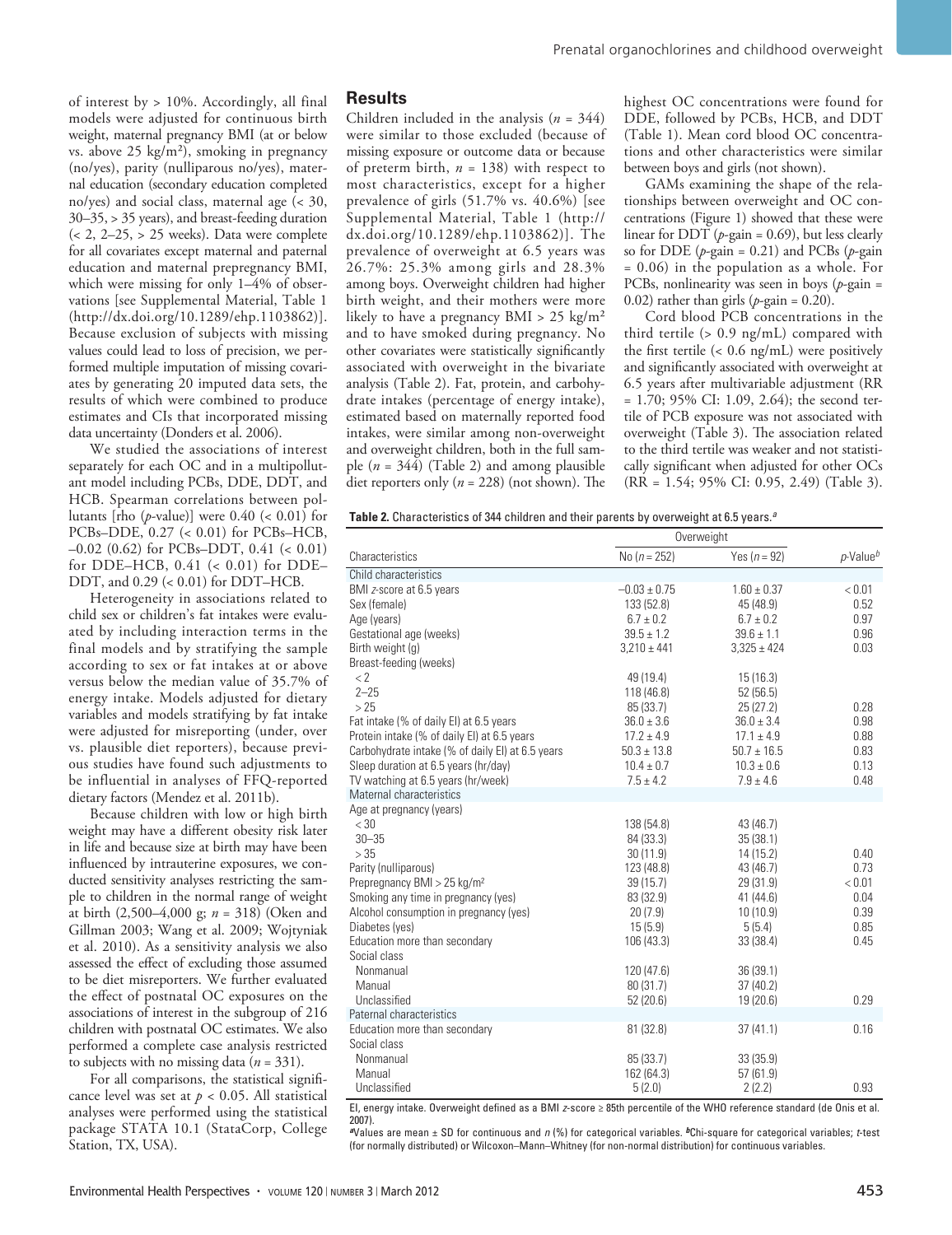Overweight showed a stronger positive association with PCBs in the highest versus lowest tertile in girls (adjusted RR = 2.13; 95% CI: 0.99, 4.57) than in boys (adjusted  $RR =$ 1.43; 95% CI: 0.82, 2.48) (*p*-interaction for the third tertile  $= 0.07$ ), whereas the association with PCBs in the second tertile was positive for girls (adjusted RR = 1.64; 95% CI: 0.72, 3.76) and inverse for boys (adjusted RR = 0.50; 95% CI: 0.26, 0.97) (*p*-interaction for the second tertile =  $0.01$ ) (Table 4). For PCBs, there was no evidence for effect modification by fat intake (Table 4).

For DDE, a statistically significant association with overweight was observed for the second tertile (0.7–1.5 ng/mL) (adjusted RR = 1.67; 95% CI: 1.10, 2.55), but not the third tertile (> 1.5 ng/mL) (Table 3). This association was weaker and not statistically significant after adjustment for the other OCs. The RRs in both the second and third tertiles were somewhat greater in girls (second tertile adjusted RR = 2.64: 95% CI: 1.18, 5.90 and third tertile adjusted RR = 1.86; 95% CI: 0.75, 4.63) than in boys (second tertile adjusted RR = 1.27; 95% CI: 0.69, 2.34



**Figure 1.** Generalized additive models of the adjusted*ª* associations of prenatal lnPCB*b* for girls (*n* = 178) (*A*) and boys (*n* = 166) (*B*), and lnDDE(*n* = 343)*c* (*C*) and lnDDT (*n* = 344) (*D*) concentrations*d* (nanograms per milliliter) with overweight at 6.5 years. Abbreviations: ++, number of observations; *p*-gain, difference in fit between GAM and linear models. Blue line is the smoothed function for (ln)OCs and black lines are the 95% CIs. *ª*Adjusted for birth weight, previous parity, maternal prepregnancy BMI, maternal education and social class at pregnancy, maternal smoking in pregnancy, maternal age at delivery, and breast-feeding. *b*Presented separately in girls and boys because of statistically significant sex interaction. *c*One influential outlier excluded: the observation with the highest DDE exposure (lnDDE = 2.97 ng/mL). *d*Log-transformed because distributions were skewed to the right.

**Table 3.** Crude and adjusted estimated effects (RR, 95% CI) of prenatal PCB, DDE, and DDT concentrations on overweight at 6.5 years in the analysis population (*n* = 344).

| OC concentrations (ng/mL) | $\eta$ | Crude model         | Multivariable-<br>adjusted model <sup>a</sup> | Multipollutant-<br>adjusted model <sup>a,b</sup> |
|---------------------------|--------|---------------------|-----------------------------------------------|--------------------------------------------------|
| <b>PCBs</b>               |        |                     |                                               |                                                  |
| $< 0.6$ (T1)              | 110    | Reference           | Reference                                     | Reference                                        |
| $0.6 - 0.9$ (T2)          | 117    | $0.82$ (0.51, 1.32) | 0.97(0.58, 1.62)                              | 0.92(0.54, 1.56)                                 |
| $>0.9$ (T3)               | 117    | 1.30(0.86, 1.96)    | 1.70 (1.09, 2.64)                             | 1.54 (0.95, 2.49)                                |
| <b>DDE</b>                |        |                     |                                               |                                                  |
| $<$ 0.7 (T1)              | 113    | Reference           | Reference                                     | Reference                                        |
| $0.7 - 1.5$ (T2)          | 116    | 1.52 (0.97, 2.40)   | 1.67(1.10, 2.55)                              | 1.45 (0.93, 2.24)                                |
| $>1.5$ (T3)               | 115    | 1.41 (0.88, 2.25)   | 1.28 (0.81, 2.03)                             | 0.94(0.58, 1.54)                                 |
| DDT                       |        |                     |                                               |                                                  |
| $< 0.06$ (T1)             | 108    | Reference           | Reference                                     | Reference                                        |
| $0.06 - 0.18$ (T2)        | 124    | 1.32 (0.84, 2.10)   | 1.19(0.76, 1.87)                              | 1.12(0.73, 1.71)                                 |
| $> 0.18$ (T3)             | 112    | 1.42 (0.90, 2.26)   | 1.17 (0.73, 1.88)                             | 1.11 (0.68, 1.81)                                |

*<sup>a</sup>*Adjusted for birth weight, previous parity, maternal prepregnancy BMI, maternal education and social class at pregnancy, maternal smoking in pregnancy, maternal age at delivery, and breast-feeding. *b*Additionally adjusted for HCB and the other OCs shown in this table [all OCs in tertiles (T)].

and third tertile adjusted RR = 1.31; 95% CI: 0.73, 2.38) (*p*-interaction = 0.07 for the second and 0.28 for the third tertile) (Table 4). We did not observe any evidence of effect modification by fat intake for DDE (Table 4).

For DDT, we observed no association between prenatal concentrations and overweight in the population overall (Table 3). The second tertile of DDT exposure was significantly associated with overweight in boys (adjusted RR = 1.96; 95% CI: 1.06, 3.62) but not in girls (adjusted RR = 0.90; 95% CI: 0.47, 1.73) (*p*-interaction for the second tertile = 0.10) (Table 4). Among children with higher fat intakes, positive associations were observed in the second (adjusted RR = 2.31; 95% CI: 1.16, 4.58) and third tertile (adjusted RR = 1.62; 95% CI: 0.78, 3.37). In contrast, associations were null among children with low fat intakes. This interaction was not statistically significant (*p*-interaction = 0.14 for the second and 0.41 for the third tertile) (Table 4).

For all three OCs, multipollutant models (not shown) showed similar interaction results to those shown in Table 4. When we used continuous BMI *z*-scores as outcome variable (not shown), we obtained associations that were similar in direction and significance level to those obtained using overweight, for all three OCs, both in the total population and in sex- or fat intake–specific strata. Furthermore, sensitivity analyses restricting the sample to children of normal birth weight or to plausible diet reporters, as well as the complete case analysis, showed no meaningful differences in the strength or direction of these associations (not shown). Finally, in the subgroup of 216 children with postnatal OC concentrations, we obtained similar multivariable-adjusted risk estimates, and these risk estimates remained unchanged after further adjustment for postnatal OC exposure [see Supplemental Material, Table 2 (http://dx.doi.org/10.1289/ehp.1103862)].

### **Discussion**

This study suggests that prenatal OC exposures are associated with overweight and higher BMI *z*-scores at 6.5 years of age. Associations between overweight and PCB and DDE exposure were stronger in girls than in boys; associations with DDT were seen only in boys. For DDT there was some suggestive evidence for stronger associations in children with fat intakes at or above the median, but the interaction was not significant.

The environmental obesogen hypothesis postulates that EDCs, potentially via inappropriate receptor activation and epigenetic changes, may interfere with adipocyte differentiation and lipid metabolism or storage and thus predispose an organism to obesity, especially if exposure occurs during vulnerable windows of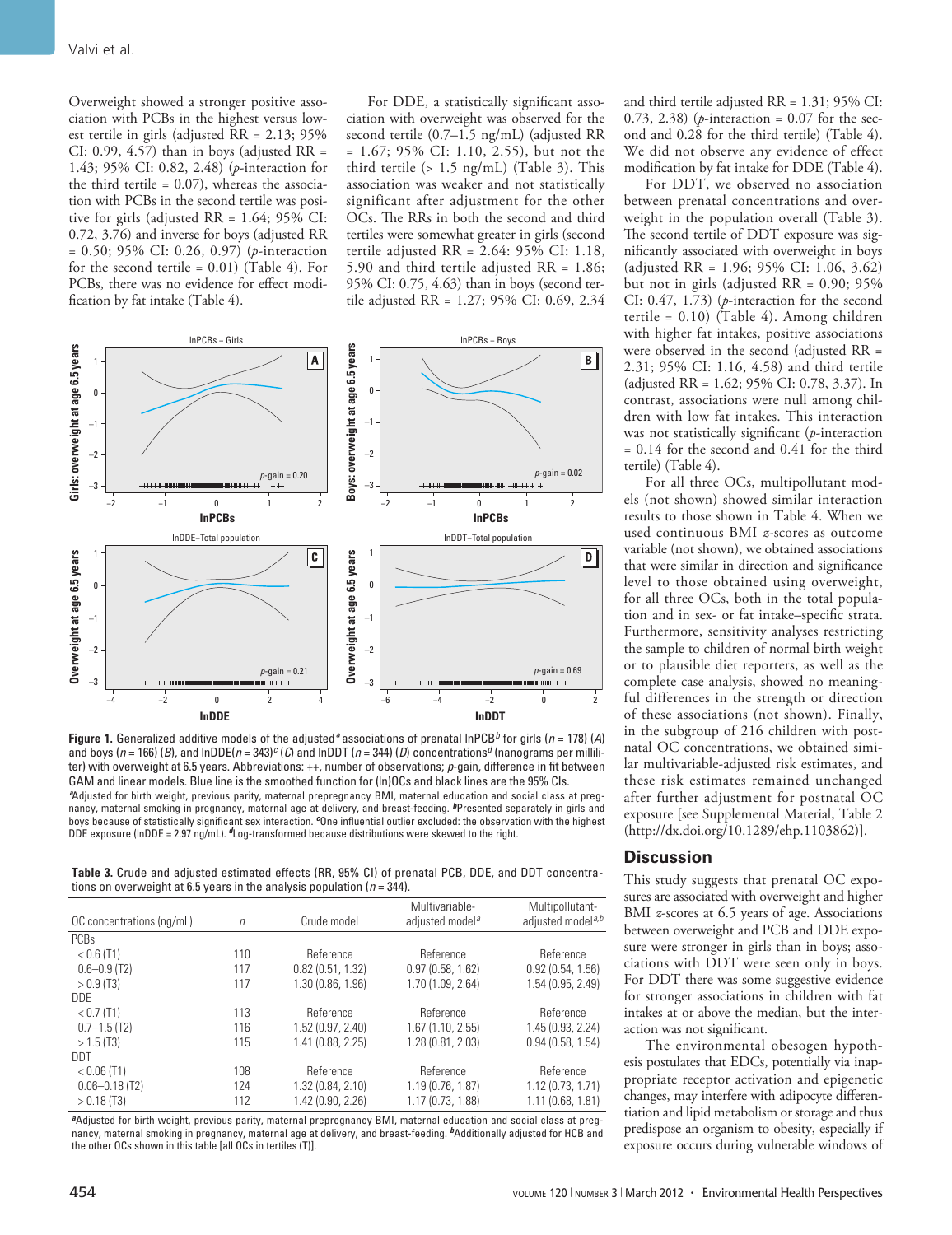fetal and child development (Casals-Casas and Desvergne 2011; Elobeid and Allison 2008; Grün and Blumberg 2009; Hatch et al. 2010; Heindel 2003; Heindel and vom Saal 2009; Newbold et al. 2007). Numerous animal studies suggest that prenatal exposure to certain EDCs is associated with subsequent increases in body weight (Casals-Casas and Desvergne 2011; Casals-Casas et al. 2008; Elobeid and Allison 2008; Grün and Blumberg 2009; Newbold et al. 2007; Rubin and Soto 2009; Somm et al. 2009; Tabb and Blumberg 2006). Intrauterine xenoestrogen exposures may increase the number and/or size of adipocytes in early life, thereby predisposing individuals to obesity later in life, particularly if they consume a high-fat diet (Grün and Blumberg 2006). The specific effects of OCs on metabolic disruption have not yet been explored in animal models. However, the OCs studied here exhibit estrogenic, antiestrogenic, or antiandrogenic activity, and especially PCBs may alter thyroid function metabolism (Diamanti-Kandarakis et al. 2009). These characteristics led us to hypothesize a potential effect of OCs on weight homeostasis. Mechanisms that might explain the observed associations require further exploration in laboratory studies.

We found a statistically significant positive association between prenatal PCB exposure and childhood overweight in girls only. An earlier study reported a positive association between prenatal PCB exposure and weight adjusted for height in adolescent girls but not boys (Gladen et al. 2000), which is consistent with our results. However, in a different Spanish cohort (*n* = 518), Mendez et al. (2011a) found no association between prenatal PCB concentrations and BMI at 14 months and do not report sex interactions for PCBs; however, PCB concentrations were lower than in our study. Similarly, Karmaus et al. (2009) reported no association between estimated prenatal PCB exposure (as Aroclor 1260; interquintile range 0.05–7.08 ng/mL) and BMI in female adults. Differences in the age at which BMI was assessed may explain inconsistencies, at least partially, between our results and those in other cohorts. Most prospective studies in this field suggest null associations between prenatal PCB exposure and weight, weight adjusted for height, or BMI in boys (Tang-Péronard et al. 2011). To our knowledge, there is no study other than ours suggesting an inverse association between PCBs and overweight in boys with moderate concentrations. EDC effects on weight homeostasis, especially if mediated by dysregulation of sexual hormone receptors, may be sex specific (Grün and Blumberg 2009). PCBs may exhibit estrogenic, antiestrogenic, and antiandrogenic effects (Bonefeld-Jørgensen et al. 2001); thus, there may be differences in the sensitivity to these PCB effects between the

two sexes because of differences in the natural androgen–estrogen balance during critical windows of fetal development. Larger studies are needed to confirm the sex differences observed here.

We found a statistically significant association between overweight and the second but not third tertile of DDE exposure that was somewhat stronger in girls than in boys. A recent study in a population with mean DDE levels equal to 125 ng/g lipid also reported a positive association between prenatal DDE concentrations and children's BMI at age 14 months (Mendez et al. 2011a). DDE concentrations in this other study were substantially lower than our estimated average of 620 ng/g lipid (calculated by using mean lipid levels measured in a small subgroup of children). Concentrations among subjects in our second tertile (269–576 ng/g lipid) were somewhat more comparable with those of subjects at the highest level of exposure in the earlier study (> 186 ng/g lipid). In contrast to our findings, in the study by Mendez et al. (2011a), associations were somewhat stronger in boys than in girls, although sex differences were not statistically significant. Another study, where mean DDE levels were lower (212 ng/g lipid) than in our population, reported a weak positive association between prenatal DDE concentrations and BMI in the first 3 years of life (Verhulst et al. 2009); sex differences were not reported because of modest sample size (*n* = 138). Karmaus et al. (2009) also showed prenatal DDE exposure to be positively associated with BMI in adult women in a cohort with levels much higher than those observed here (interquintile range 1.50–9.40 ng/mL vs. 0.50–2.16 ng/mL in our study). The stronger association we observed for the second rather than the third tertile of DDE concentrations (overall and in girls) may appear counterintuitive, but similar nonmonotonic

relationships between low-level POP exposure and obesity have also been reported in adults (Lee et al. 2010, 2011). For example, a recent nested case–control study suggested that compared with higher levels of exposure, moderate levels of DDE and of other POPs, including some PCB congeners, were more strongly associated with increases in BMI 18 years later (Lee et al. 2011). Moreover, experimental evidence on other EDCs suggests that lowlevel prenatal exposure may have stronger or opposite endocrine effects than higher-level exposure (Arsenescu et al. 2008; Lassiter et al. 2008; Rubin and Soto 2009).

DDT was associated with overweight only in boys; similar to DDE, the association appeared to be somewhat stronger in the second than in the third tertile of DDT exposure (in boys). DDT is an estrogen agonist, whereas its metabolite DDE is an androgen antagonist (Diamanti-Kandarakis et al. 2009). Both estrogenic and antiandrogenic activity play a key role in adipogenesis during development (Bluin et al. 2009; Cooke and Naaz 2004). We speculate that DDE and DDT may have different obesogenic effects in boys and girls because of their different endocrine activity. To our knowledge, association between DDT and BMI has been estimated in only one other study; in a cohort of African-American boys 10–20 years of age  $(n = 304)$  prenatally exposed to DDT levels, no association was found with BMI or other anthropometric measurements at puberty (Gladen et al. 2004), but the reference group was much more highly exposed (< 900 ng/g lipid) than the reference group defined here  $\left($  < 23 ng/g lipid).

This is, to our knowledge, the first human study that has evaluated the potential modifying effect of fat intake on the relationship between prenatal EDC exposure and later obesity. Lassiter et al. (2008) observed that compared with controls fed a normal diet,

|  |  | Table 4. Effects of prenatal PCB, DDE and DDT concentrations on overweight at 6.5 years in the total |  |  |
|--|--|------------------------------------------------------------------------------------------------------|--|--|
|  |  | population and in subgroups, according to child sex or fat intakes.                                  |  |  |

|                                 | OC exposure    | PCBs       |                          |        | <b>DDE</b>               |            | DDT                      |  |
|---------------------------------|----------------|------------|--------------------------|--------|--------------------------|------------|--------------------------|--|
| Subgroup                        | level          | $\sqrt{n}$ | RR <sup>a</sup> (95% CI) | $\eta$ | RR <sup>a</sup> (95% CI) | $\sqrt{n}$ | RR <sup>a</sup> (95% CI) |  |
| Overall $(n = 344)$             | $T2^b$         | 118        | 0.97(0.58, 1.62)         | 116    | 1.67(1.10, 2.55)         | 124        | 1.19(0.76, 1.87)         |  |
|                                 | $T3^b$         | 117        | 1.70 (1.09, 2.64)        | 115    | 1.28 (0.81, 2.03)        | 112        | 1.17 (0.73, 1.88)        |  |
| Girls ( $n = 178$ )             | $T2^b$         | 62         | 1.64(0.72, 3.76)         | 61     | 2.64 (1.18, 5.90)        | 69         | 0.90(0.47, 1.73)         |  |
|                                 | $T3^b$         | 64         | 2.13 (0.99, 4.57)        | 58     | 1.86 (0.75, 4.63)        | 57         | 1.16(0.59, 2.28)         |  |
| Boys $(n = 166)$                | $T2^b$         | 56         | 0.50(0.26, 0.97)         | 55     | 1.27 (0.69, 2.34)        | 55         | 1.96 (1.06, 3.62)        |  |
|                                 | $T3^b$         | 53         | 1.43 (0.82, 2.48)        | 57     | $1.31$ (0.73, 2.38)      | 55         | 1.49(0.73, 3.05)         |  |
| $\rho$ Sex interaction $^c$     | T <sub>2</sub> |            | 0.01                     |        | 0.07                     |            | 0.10                     |  |
|                                 | T3             |            | 0.07                     |        | 0.28                     |            | 0.48                     |  |
| Low fat intake ( $n = 172$ )    | $T2^b$         | 53         | 0.72(0.36, 1.48)         | 56     | 1.65 (0.89, 3.04)        | 60         | $1.01$ $(0.55, 1.85)$    |  |
|                                 | $T3^b$         | 63         | 1.44 (0.81, 2.56)        | 52     | 1.17 (0.60, 2.29)        | 60         | 1.08 (0.56, 2.09)        |  |
| High fat intake ( $n = 172$ )   | $T2^b$         | 65         | 1.23 (0.58, 2.59)        | 60     | 1.89 (0.92, 3.86)        | 64         | 2.31(1.16, 4.58)         |  |
|                                 | $T3^b$         | 54         | 1.95 (1.00, 3.82)        | 63     | 1.38 (0.72, 2.66)        | 52         | $1.62$ (0.78, 3.37)      |  |
| $p$ Fat intake interaction $^c$ | T <sub>2</sub> |            | 0.37                     |        | 0.72                     |            | 0.14                     |  |
|                                 | T3             |            | 0.46                     |        | 0.77                     |            | 0.41                     |  |
|                                 |                |            |                          |        |                          |            |                          |  |

*<sup>a</sup>*Multivariable model adjusted for birth weight, previous parity, maternal prepregnancy BMI, maternal education and social class at pregnancy, maternal smoking in pregnancy, maternal age at delivery, and breast-feeding. Stratified models by fat intakes additionally adjusted for diet misreporting. *b*Second (T2) or third tertile (T3) compared with first. *<sup>c</sup>*Tertile-specific *p* Wald test for interaction.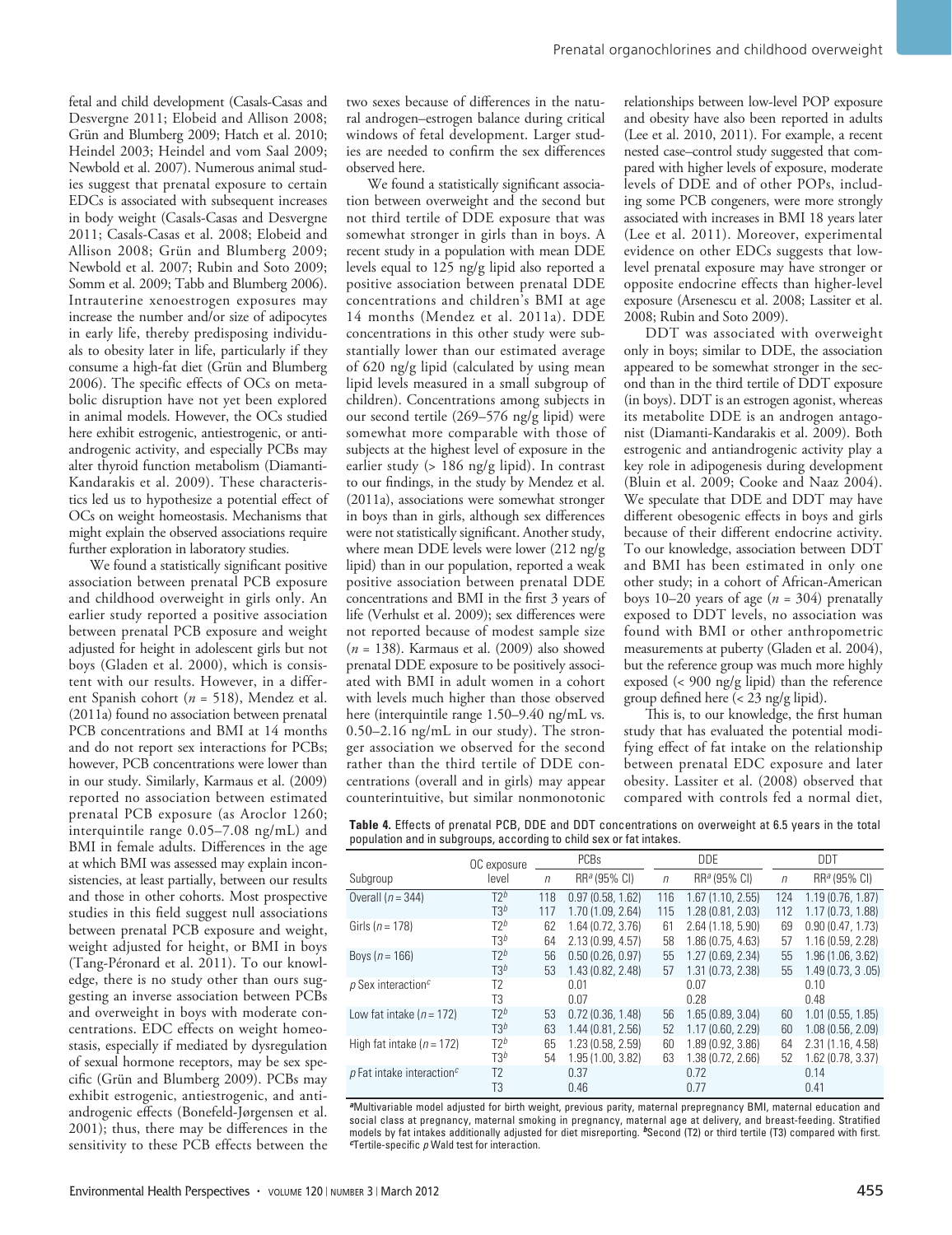female rats placed on a high-fat diet had enhanced weight gain associated with low-dose neonatal exposure to parathion. Somm et al. (2009) reported body weight increase due to bisphenol A exposure in male rats when animals were placed on a high-fat diet. Although interaction tests did not reach significance, we did find some suggestion in this population that DDT may be related to overweight only among children consuming a high-fat diet. Even though we identified implausible diet reporters to address possible error or bias in estimated intakes, the validity and precision of dietary covariates is somewhat uncertain. Modification by diet as well as the influence of sex on these relationships should be further explored in larger populations.

One limitation of this study is the modest sample size, which limited our capacity to detect statistically significant associations, particularly interactions. Despite some loss to follow-up, children included in the analyses had similar characteristics from those excluded, and thus selection bias is expected to be minimal. The analysis population did have an increased proportion of girls compared with the excluded subjects. However, as there were no important differences in the main characteristics of girls or boys included compared with those excluded (not shown), the probability that the higher prevalence of girls in the included sample may have biased the results is very small. We measured cord blood lipid concentrations only in a subgroup of children (*n* = 90), and thus OC concentrations were not lipid adjusted. However, there is no consensus on whether OC concentrations should be lipid adjusted, especially when samples are obtained from healthy subjects with no important weight losses in past months (Porta et al. 2009a; Schisterman et al. 2005). Finally, in the subgroup of 216 children with postnatal OC estimates, associations were similar before and after adjustment for postnatal OC exposure, suggesting that effects of prenatal exposures were not confounded by postnatal ones.

Multivariate-adjusted associations between PCBs and overweight were substantially strengthened after adjusting for birth weight (third tertile crude RR = 1.30; 95% CI: 0.86, 1.96; and third tertile RR after adjustment for birth weight = 1.50; 95% CI: 0.94, 2.14), although DDE and DDT results were not. As children with low or high birth weights may have a different obesity risk later in life (Oken and Gillman 2003; Wang et al. 2009) and birth weight may have been influenced by prenatal OC exposures (Verhulst et al. 2009; Wojtyniak et al. 2010), it is unclear whether birth weight should be considered an intermediate variable or is best treated as a confounder. Our analyses restricting to normal birth weight children did not change findings, but future larger studies should include test

associations in more refined strata according to birth weight.

This study is strengthened by its prospective design and the relatively long follow-up period. Menorca is a rural and suburban site with some agricultural activity and no important sources of OC production (Grimalt et al. 2010). Thus, this population is likely to be representative of nonindustrial populations that follow a general Mediterranean diet pattern.

### **Conclusions**

This study suggests that prenatal PCB, DDE, and DDT exposures may be associated with overweight in children and that sex and highfat intake may influence susceptibility. Further epidemiological research in larger populations is needed to assess the consistency of the patterns of association observed here.

#### **References**

- Arsenescu V, Arsenescu RI, King V, Swanson H, Cassis LA. 2008. Polychlorinated biphenyl-77 induces adipocyte differentiation and proinflammatory adipokines and promotes obesity and atherosclerosis. Environ Health Perspect 116:761–768.
- Barr DB, Wang RY, Needham LL. 2005. Biologic monitoring of exposure to environmental chemicals throughout the life stages: requirements and issues for consideration for the National Children's Study. Environ Health Perspect 113:1083–1091.
- Bluin K, Veilleux A, Luu-The V, Tchernof A. 2009. Androgen metabolism in adipose tissue: recent advances. Mol Cell Endocrinol 301(1–2):97–103.
- Bonefeld-Jørgensen EC, Andersen HR, Rasmussen TH, Vinggaard AM. 2001. Effect of highly bioaccumulated polychlorinated biphenyl congeners on estrogen and androgen receptor activity. Toxicology 158(3):141–153.
- Casals-Casas C, Desvergne B. 2011. Endocrine disruptors: from endocrine to metabolic disruption. Annu Rev Physiol 73:135–162.
- Casals-Casas C, Feige JN, Desvergne B. 2008. Interference of pollutants with PPARs: endocrine disruption meets metabolism. Int J Obes (Lond) 32(suppl 6):S53–S61.
- Chatzi L, Torrent M, Romieu I, Garcia-Esteban R, Ferrer C, Vioque J, et al. 2007. Diet, wheeze, and atopy in school children in Menorca, Spain. Pediatr Allergy Immunol 18:480–485.
- Cole TJ, Bellizzi MC, Flegal KM, Dietz WH. 2000. Establishing a standard definition for child overweight and obesity worldwide: international survey. BMJ 320:1240–1243.
- Cooke PS, Naaz A. 2004. Role of estrogens in adipocyte development and function. Exp Biol Med (Maywood) 229(11):1127–1135.
- de Onis M, Onyango AW, Borghi E, Siyam A, Nishida C, Siekmann J. 2007. Development of a WHO growth reference for school-aged children and adolescents. Bull WHO 85(9):660–667.
- Diamanti-Kandarakis E, Bourguignon JP, Giudice LC, Hauser R, Prins GS, Soto AM, et al. 2009. Endocrine-disrupting chemicals: an Endocrine Society scientific statement. Endocr Rev 30:293–342.
- Donders AR, van der Heijden GJ, Stijnen T, Moons KG. 2006. Review: a gentle introduction to imputation of missing values. J Clin Epidemiol 59(10):1087–1091.
- Elobeid MA, Allison DB. 2008. Putative environmentalendocrine disruptors and obesity: a review. Curr Opin Endocrinol Diabetes Obes 15:403–408.
- Euser AM, de Wit CC, Finken MJ, Rijken M, Wit JM. 2008. Growth of preterm born children. Horm Res 70:319–328.
- Gascon M, Vrijheid M, Martinez D, Forns J, Grimalt JO, Torrent M, et al. 2011. Effects of pre and postnatal exposure to low levels of polybromodiphenyl ethers on neurodevelopment and thyroid hormone levels at 4 years of age. Environ Int 37:605–611.

Gladen BC, Klebanoff MA, Hediger ML, Katz SH, Barr DB,

Davis MD, et al. 2004. Prenatal DDT exposure in relation to anthropometric and pubertal measures in adolescent males. Environ Health Perspect 112:1761–1767.

- Gladen BC, Ragan NB, Rogan WJ. 2000. Pubertal growth and development and prenatal and lactational exposure to polychlorinated biphenyls and dichlorodiphenyl dichloroethene. J Pediatr 136:490–496.
- Grimalt JO, Carrizo D, Gari M, Font-Ribera L, Ribas-Fito N, Torrent M, et al. 2010. An evaluation of the sexual differences in the accumulation of organochlorine compounds in children at birth and at the age of 4 years. Environ Res 110:244–250.
- Grün F, Blumberg B. 2006. Environmental obesogens: organotins and endocrine disruption via nuclear receptor signaling. Endocrinology 147:S50–S55.
- Grün F, Blumberg B. 2009. Endocrine disrupters as obesogens. Mol Cell Endocrinol 304:19–29.
- Hatch EE, Nelson JW, Stahlhut RW, Webster TF. 2010. Association of endocrine disruptors and obesity: perspectives from epidemiological studies. Int J Androl 33:324–332.
- Heindel JJ. 2003. Endocrine disruptors and the obesity epidemic. Toxicol Sci 76:247–249.
- Heindel JJ, vom Saal FS. 2009. Role of nutrition and environmental endocrine disrupting chemicals during the perinatal period on the aetiology of obesity. Mol Cell Endocrinol 304:90–96.
- Hill RJ, Davies PS. 2001. The validity of self-reported energy intake as determined using the doubly labelled water technique. Br J Nutr 85:415–430.
- Huang TT, Roberts SB, Howarth NC, McCrory MA. 2005. Effect of screening out implausible energy intake reports on relationships between diet and BMI. Obes Res 13:1205–1217.
- Karmaus W, Osuch JR, Eneli I, Mudd LM, Zhang J, Mikucki D, et al. 2009. Maternal levels of dichlorodiphenyl-dichloroethylene (DDE) may increase weight and body mass index in adult female offspring. Occup Environ Med 66:143–149.
- Lassiter TL, Ryde IT, Mackillop EA, Brown KK, Levin ED, Seidler FJ, et al. 2008. Exposure of neonatal rats to parathion elicits sex-selective reprogramming of metabolism and alters the response to a high-fat diet in adulthood. Environ Health Perspect 116:1456–1462.
- Lee DH, Steffes MW, Sjodin A, Jones RS, Needham LL, Jacobs DR Jr. 2010. Low dose of some persistent organic pollutants predicts type 2 diabetes: a nested case–control study. Environ Health Perspect 118:1235–1242.
- Lee DH, Steffes MW, Sjodin A, Jones RS, Needham LL, Jacobs DR Jr. 2011. Low dose organochlorine pesticides and polychlorinated biphenyls predict obesity, dyslipidemia, and insulin resistance among people free of diabetes. PLoS One 6:e15977; doi:10.1371/journal.pone.0015977 [Online 26 January 2011] .
- McAllister EJ, Dhurandhar NV, Keith SW, Aronne LJ, Barger J, Baskin M, et al. 2009. Ten putative contributors to the obesity epidemic. Crit Rev Food Sci Nutr 49:868–913.
- Mendez MA, Garcia-Esteban R, Guxens M, Vrijheid M, Kogevinas M, Goni F, et al. 2011a. Prenatal organochlorine compound exposure, rapid weight gain, and overweight in infancy. Environ Health Perspect 119:272–278.
- Mendez MA, Popkin BM, Buckland G, Schroder H, Amiano P, Barricarte A, et al. 2011b. Alternative methods of accounting for underreporting and overreporting when measuring dietary intake-obesity relations. Am J Epidemiol 173(4):448–458.
- Newbold RR, Padilla-Banks E, Snyder RJ, Phillips TM, Jefferson WN. 2007. Developmental exposure to endocrine disruptors and the obesity epidemic. Reprod Toxicol 23:290–296.
- Oken E, Gillman MW. 2003. Fetal origins of obesity. Obes Res 11:496–506.
- Porta M, Jariod M, Lopez T, Pumarega J, Puigdomenech E, Marco E, et al. 2009a. Correcting serum concentrations of organochlorine compounds by lipids: alternatives to the organochlorine/total lipids ratio. Environ Int 35:1080–1085.
- Porta M, Lee DH, Puigdomenech E. 2009b. Transgenerational inheritance of environmental obesogens. Occup Environ Med 66:141–142.
- Porta M, Puigdomenech E, Ballester F, Selva J, Ribas-Fito N, Llop S, et al. 2008. Monitoring concentrations of persistent organic pollutants in the general population: the international experience. Environ Int 34:546–561.
- Rubin BS, Soto AM. 2009. Bisphenol A: perinatal exposure and body weight. Mol Cell Endocrinol 304:55–62.
- Sala M, Ribas-Fito N, Cardo E, De Muga ME, Marco E, Mazon C, et al. 2001. Levels of hexachlorobenzene and